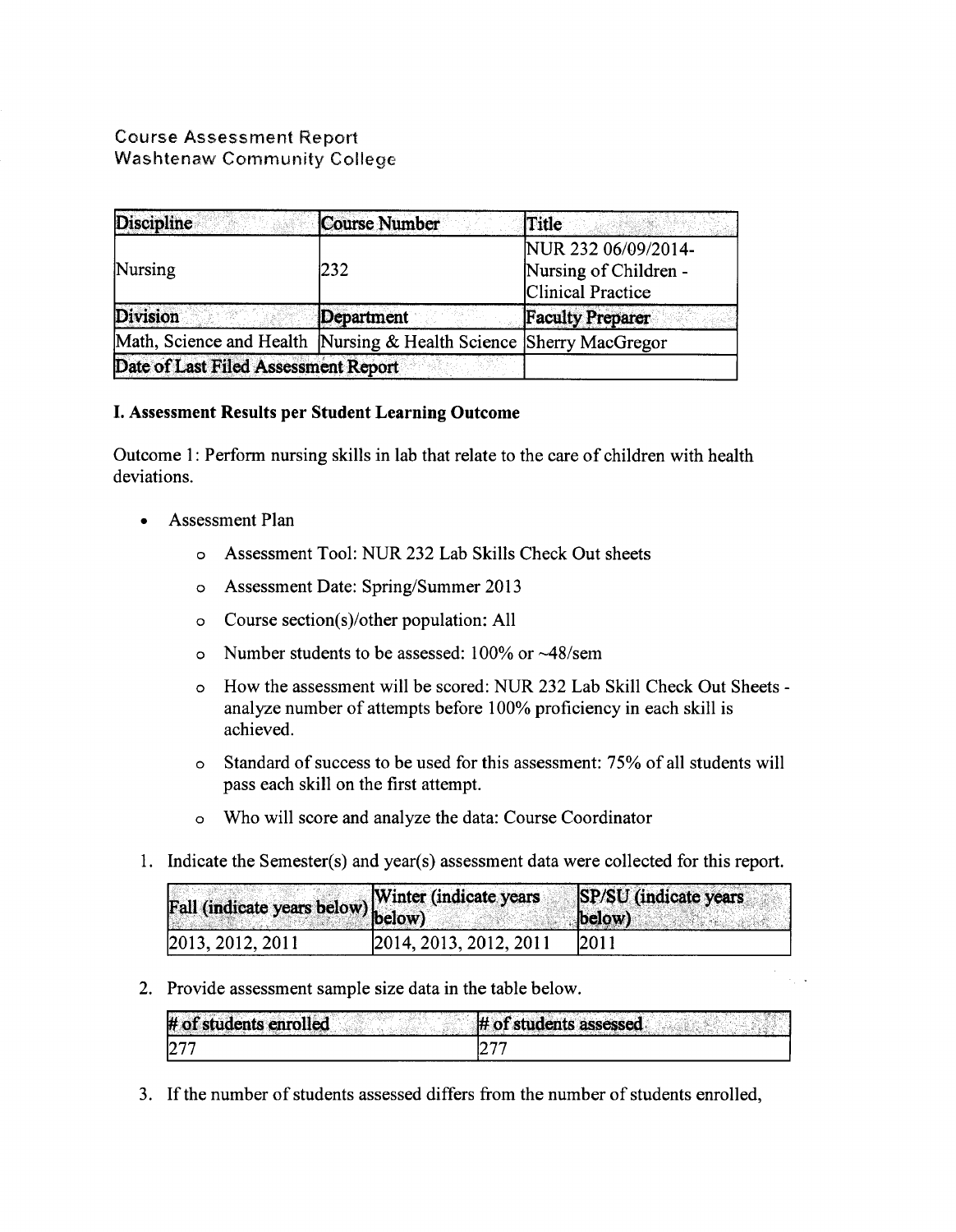please explain why all enrolled students were not assessed, e.g. absence, withdrawal, or did not complete activity.

lall students assessed

4. Describe how students from all populations (day students on campus, DL, MM, evening, extension center sites, etc.) were included in the assessment based on your selection criteria.

lall students assessed

5. Describe the process used to assess this outcome. Include a brief description of this tool and how it was scored.

!students are assessed for each lab skill based on a rubric.

6. Briefly describe assessment results based on data collected for this outcome and tool during the course assessment. Discuss the extent to which students achieved this learning outcome and indicate whether the standard of success was met for this outcome and tool.

Met Standard of Success: Yes

Overall, 92% or greater of the students passed the lab skills on the first attempt. Students had the most difficulty with port accessing and port dressing changes and only 81% or greater of the students passed this skill on the first attempt.

7. Based on your interpretation of the assessment results, describe the areas of strength in student achievement of this learning outcome.

Students feel comfortable in the lab setting and when they practice, they are able to perform most skills at a satifsfactory level.

8. Based on your analysis of student performance, discuss the areas in which student achievement of this learning outcome could be improved. If student met standard of success, you may wish to identify your plans for continuous improvement.

Students had the most trouble with skills related to port accessing and port dressing changes. However, since 2012, we are no longer able to have clinical at the University of Michigan. Because of this, students do not get to use that skill with patients, and that skill has therefore, been dropped from the curriculum.

Due to clinical constraints, the lab hours and skills were reconfigured in W'14. Students had difficulty with the math component of the new lab skills and because of that the percent of students passing the first time for several skills was only at 68%. With revisions those numbers dramatically improved the second half. However, I'm not convinced the check-outs were as rigorous as they should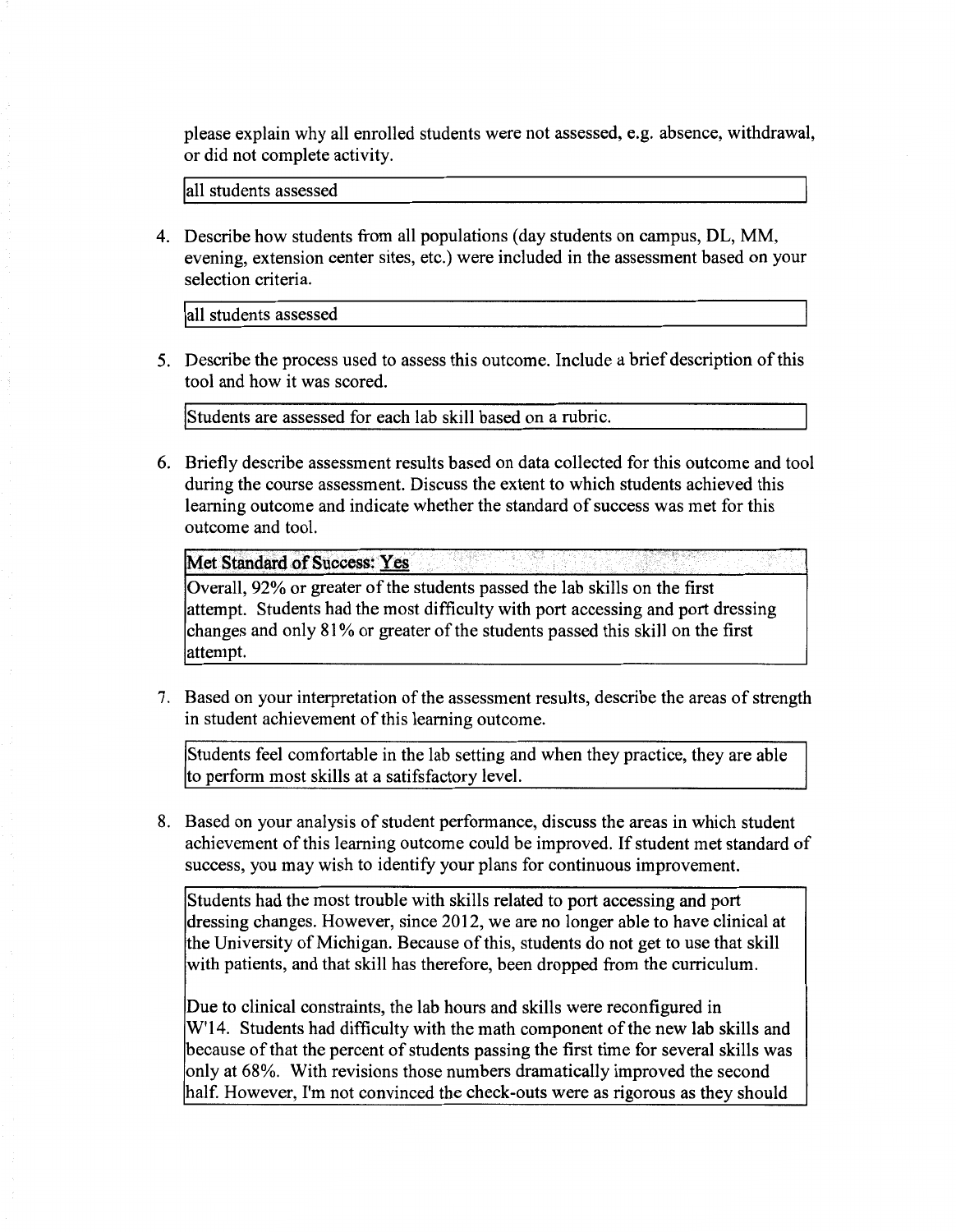have been and so will be working with the instructors to encourage a higher expectation from students. Also, there is a plan to have videos and media reviews to help students prepare for the lab check-outs. (Because it was such a dramatic change, these numbers are found on the attached file, but not included in the summary review.)

Outcome 2: Provide safe nursing care for one pediatric patient in an acute care and community-based setting, using the nursing process in each of the core components.

- Assessment Plan
	- o Assessment Tool: NUR 232 anecdotal records and final clinical evaluations.
	- o Assessment Date: Spring/Summer 2013
	- o Course section(s)/other population: All
	- o Number students to be assessed: 20% of random sampling of all sections or  $\sim$ 10/sem
	- o How the assessment will be scored: NUR 232 Final Clinical Evaluation forms: analyze number of "P" and number of "NP" noting areas of weakness.
	- o Standard of success to be used for this assessment: 90% of students will achieve a grade of "P" (pass) in clinical based on Final Clinical Evaluation.
	- o Who will score and analyze the data: Course Coordinator
- 1. Indicate the Semester(s) and year(s) assessment data were collected for this report.

| Fall (indicate years below) below) | $\sqrt{\text{Winter}}$ (indicate years) | SP/SU (indicate years)<br>below) |
|------------------------------------|-----------------------------------------|----------------------------------|
| 2013                               | 2014                                    |                                  |

2. Provide assessment sample size data in the table below.

| # of students enrolled | # of students assessed |
|------------------------|------------------------|
| 183                    | 0.                     |

3. If the number of students assessed differs from the number of students enrolled, please explain why all enrolled students were not assessed, e.g. absence, withdrawal, or did not complete activity.

all students assessed

4. Describe how students from all populations (day students on campus, DL, MM, evening, extension center sites, etc.) were included in the assessment based on your selection criteria.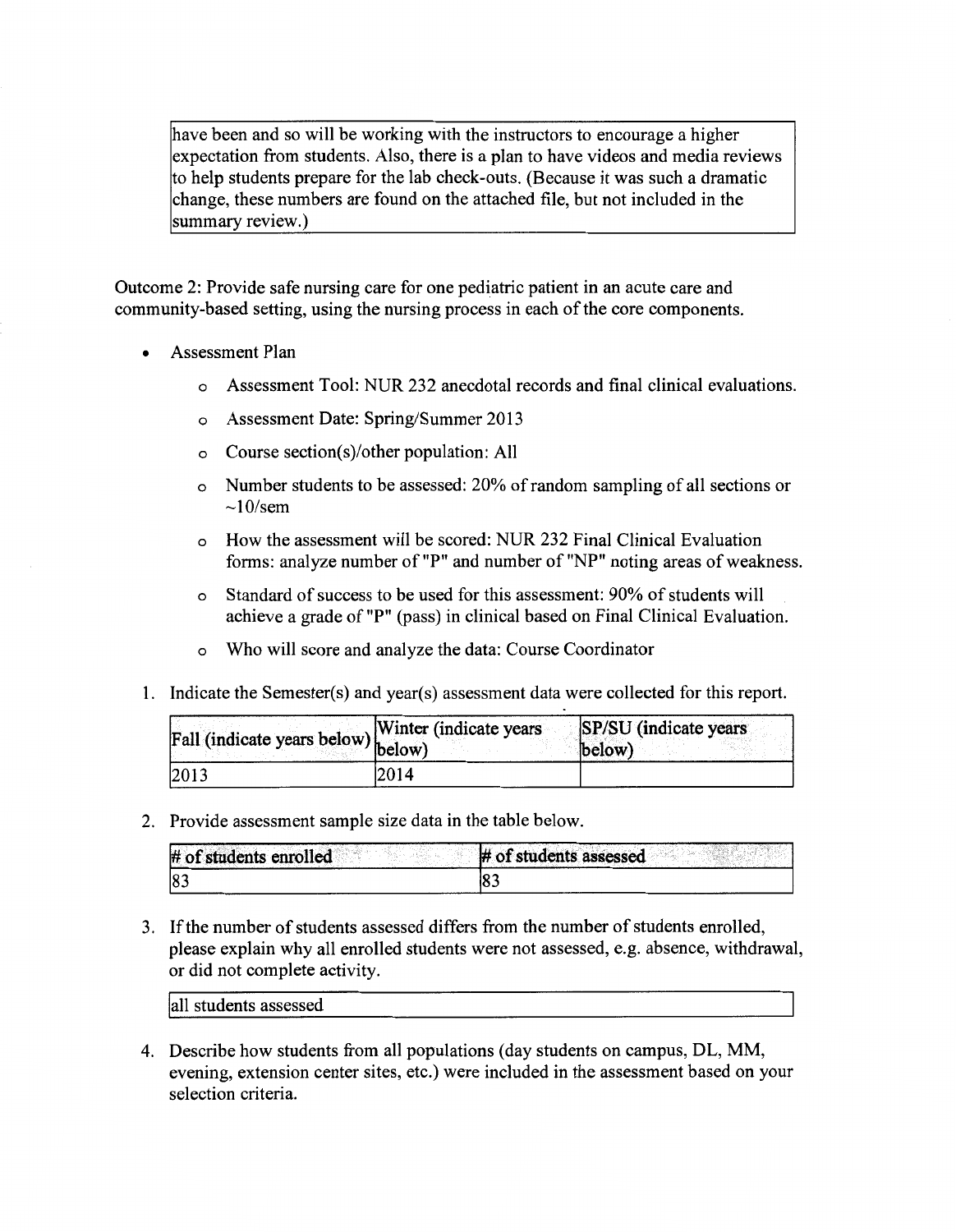jall students assessed

5. Describe the process used to assess this outcome. Include a brief description of this tool and how it was scored.

Reviewed anecdotal records and final clinical evaluation for all students. Students receive a "2" for each category if they meet the objectives at a minimum level with minimum cueing for each of the expected skills. They receive a **"1"** if they don't consistently meet the objectives or need frequent cueing. They receive a "0" if they don't meet the objectives, require step-by-step directions or have unsafe performance. To pass the course the students must achieve a "2" for each of the Core Competencies 60% of the time and demonstrate improvement throughout the course.

6. Briefly describe assessment results based on data collected for this outcome and tool during the course assessment. Discuss the extent to which students achieved this learning outcome and indicate whether the standard of success was met for this outcome and tool.

## **Met Standard of Success: Yes**

All 83 students passed the course. Most of the students achieved a "2" for each of the Core Competencies every week. By 5th semester, there are very few students who are having difficulty in the clinical setting.

7. Based on your interpretation of the assessment results, describe the areas of strength in student achievement of this learning outcome.

By 5th semester, students are comfortable in the clinical setting and able to provide safe, satisfactory care to children and their parents.

8. Based on your analysis of student performance, discuss the areas in which student achievement of this learning outcome could be improved. If student met standard of success, you may wish to identify your plans for continuous improvement.

The biggest area for improvement would be to get all instructors to document more thoroughly on the anecdotal record. While students tend to do well at the end of the program, there are often areas for improvement that don't show up on the anecdotal records. I will continue to ask for more feed-back from the instructors.

## **II. Course Summary and Action Plans Based on Assessment Results**

1. Describe your overall impression of how this course is meeting the needs of students. Did the assessment process bring to light anything about student achievement of learning outcomes that surprised you?

ji think the course meets the needs of students. Not only are the students meeting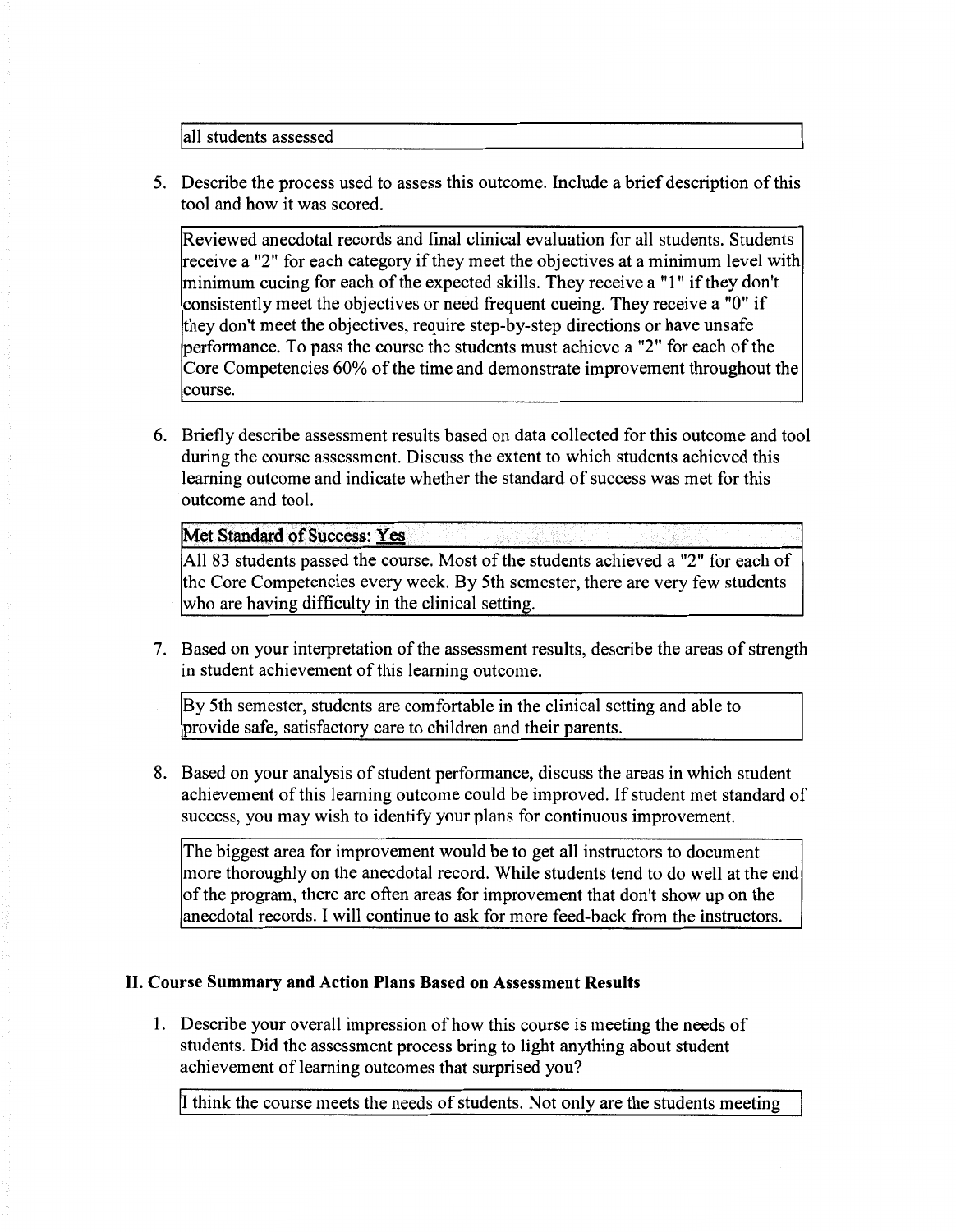the objectives of the course, but many report that they were initially concerned about their ability to care for children, but after the course either enjoy pediatrics or are at least comfortable in their care of children.

2. Describe when and how this information, including the action plan, was or will be shared with Departmental Faculty.

II expect to share this information early in the fall when the nursing faculty meets.

3.

Intended Change(s)

| <b>Intended Change</b> | Description of the<br>change                                                                   | Rationale                                                                                                                                                          | Implementation<br>Date |
|------------------------|------------------------------------------------------------------------------------------------|--------------------------------------------------------------------------------------------------------------------------------------------------------------------|------------------------|
| Course<br>Assignments  | Find or create<br>videos or a media<br>presentation to<br>introduce each of<br>the lab topics. | Media presentations<br>allow students to<br>prepare for lab and<br>have more time to<br>practice. They also<br>give students a<br>place to go to<br>review skills. | 2014                   |

4. Is there anything that you would like to mention that was not already captured?

# III. Attached Files

Lab Skills Lab Rubrics Anecdotals Final clinical Evaluation

| <b>Faculty/Preparer:</b>                   | <b>Sherry MacGregor</b>              | <b>Date:</b> $06/11/2014$ |  |
|--------------------------------------------|--------------------------------------|---------------------------|--|
| <b>Department Chair:</b>                   | Rene Stark                           | Date: 07/24/2014          |  |
| Dean:                                      | Kristin Brandemuehl Date: 07/29/2014 |                           |  |
| Assessment Committee Chair: Michelle Garey |                                      | Date: 09/24/2014          |  |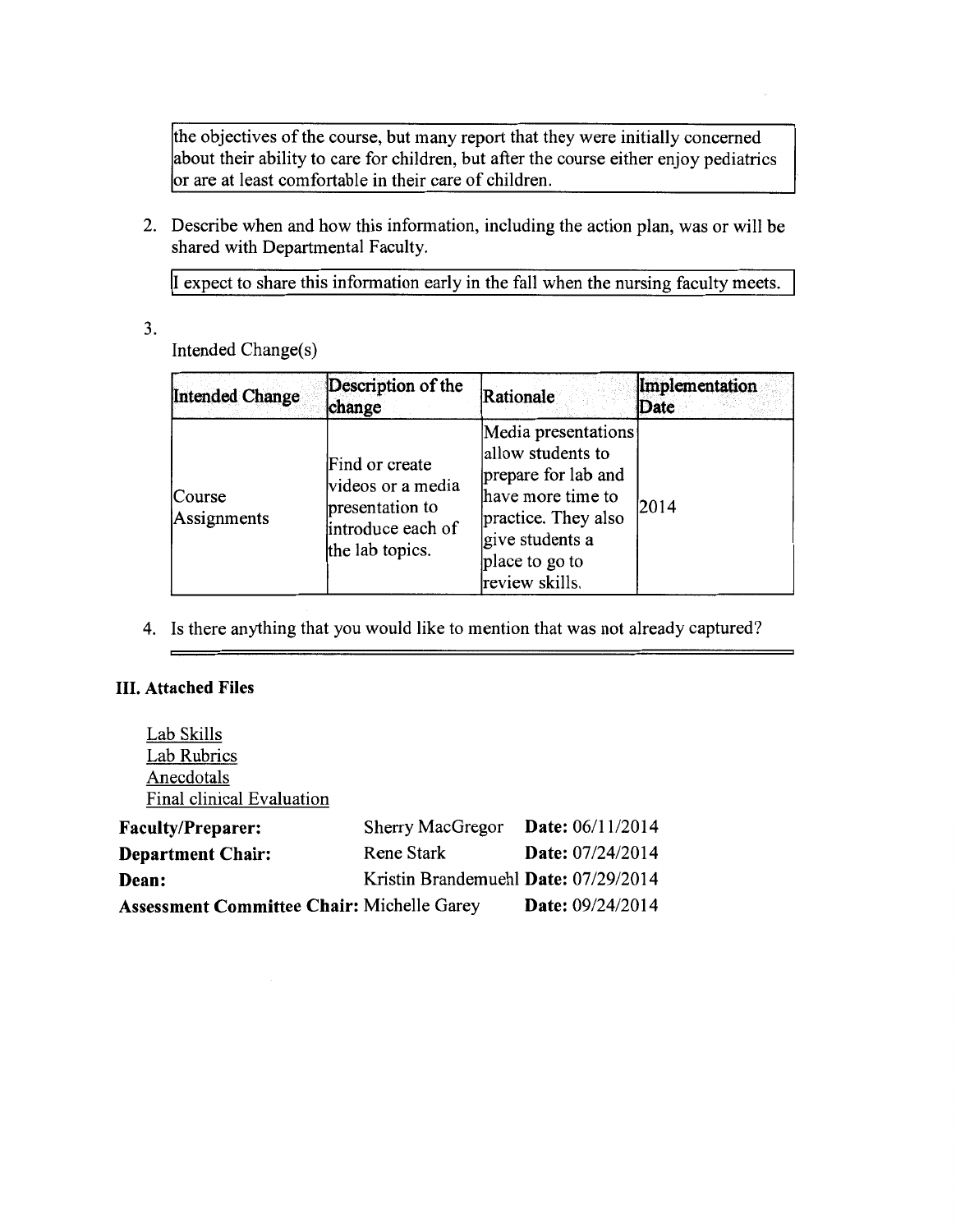### **I. Background Information**

- 1. Course assessed:
	- Course Discipline Code and Number: NUR 232 Course Title: Nursing of Children, Clinical Division/Department Codes: HAT/NHSD 15200
- 2. Semester assessment was conducted (check one):
	- $\boxtimes$  Fall 2008-Fall 2009
	- $\boxtimes$  Winter 2009-2010
	- $\boxtimes$  Spring/Summer 2009
- 3. Assessment tool(s) used: check all that apply.
	- $\Box$  Portfolio Standardized test
	- $\Box$  Other external certification/licensure exam (specify):
	- $\Box$  Survey
	- $\Box$  Prompt
	- Departmental exam
	- Capstone experience (specify):
	- ⊠ Other (specify): Anecdotal Notes, Lab Skills Check-Out
- 4. Have these tools been used before?

 $\Box$  Yes  $\boxtimes$  No No-New since Fall 2006

If yes, have the tools been altered since its last administration? If so, briefly describe changes made.

- 5. Indicate the number of students assessed/total number of students enrolled in the course. Since the last MSF revision-5 semesters used for assessment (Fall 2008 through Winter 2010) **Enrollement-Total: 162** Assessed: 162
- 6. Describe how students were selected for the assessment. All students used for the assessment

### **II. Results**

- 1. Briefly describe the changes that were implemented in the course as a result of the previous assessment. N/A—this is the first course assessment since MS was revised in 2007
- 2. List each outcome that was assessed for this report exactly as it is stated on the course master syllabus. 1. Perform nursing skills correctly that relate to the care of children with health deviations. 2. Provide safe nursing care of the pediatric patient using the nursing process and each of the core competencies in the acute care setting.
- 3. Briefly describe assessment results based on data collected during the course assessment, demonstrating the extent to which students are achieving each of the learning outcomes listed above. Please attach a summary of the data collected.

1. Students achieved a 94% or higher pass rate on first time check out on their lab skills. Attached, find a summary by semester, of number of students, number of skills/and the percentage of students who passed each skill

X.

2. 210 students (100%) received a "P" in clinical, based upon anecdotal records.

- 4. For each outcome assessed, indicate the standard of success used, and the percentage of students who achieved that level of success. Please attach the rubric/scoring guide used for the assessment.
	- 1. Perform nursing skills correctly that relate to the care of children with health deviations.
		- Standard was that 75% of all students pass each skill check-out on the first attempt.
			- Students achieved a 94% or higher pass rate on first time check out on their lab skills.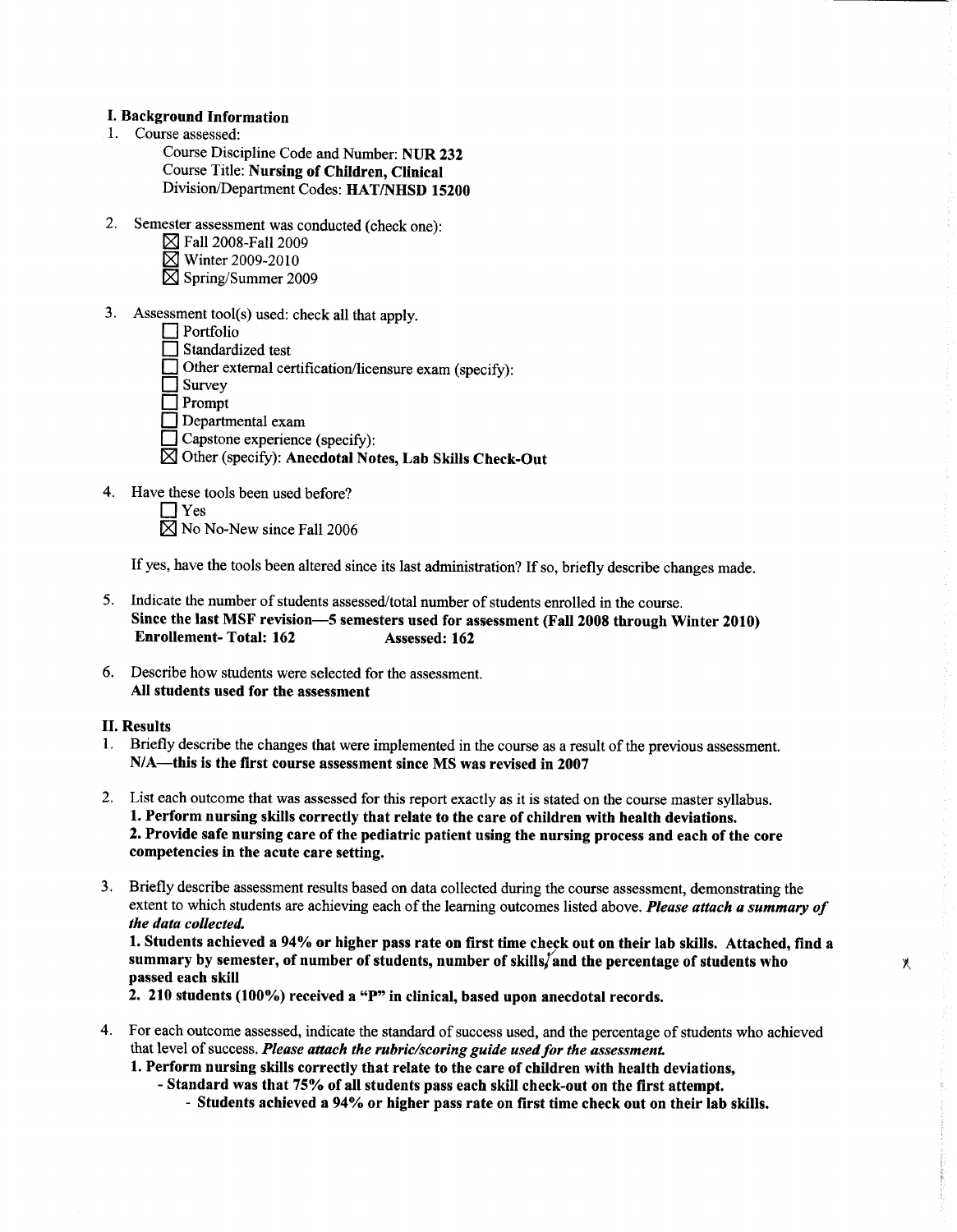- 2. Provide safe nursing care of the pediatric patient using the nursing process and each of the core competencies in the acute care setting.
	- Standard was that 90% of students achieve a grade of "Pass" in clinical based on the final evaluation.
	- Students achieved a 100% pass rate on their final evaluations
- 5. Describe the areas of strength and weakness in students' achievement of the learning outcomes shown in assessment results.

Strengths: Standards of success were met for both course outcomes

Weaknesses: Students had the most trouble with the Port Accessing and De-accessing skill

#### III. Changes influenced by assessment results

- 1. If weaknesses were found (see above) or students did not meet expectations, describe the action that will be taken to address these weaknesses. Re-make the Port Accessing and De-accessing skill video. Alert students to the need for more practice on this skill.
- 2. Identify intended changes that will be instituted based on results of this assessment activity (check all that apply). Please describe changes and give rationale for change.
	- a. <u>Outcomes</u>/Assessments on the Master Syllabus Change/rationale:
	- b. Objectives/Evaluation on the Master Syllabus Change/rationale:
	- c. Course pre-requisites on the Master Syllabus Change/rationale:
	- d.  $\Box$  1<sup>st</sup> Day Handouts Change/rationale:
	- e.  $\Box$  Course assignments Change/rationale:
	- f.  $\boxtimes$  Course materials (check all that apply)
		- $\Box$  Textbook
		- $\overline{\Box}$  Handouts

 $\boxtimes$  Other: Change/Rationale: Re-shoot skill video of accessing and de-accessing a port. Help students more clearly see the details of this skill.

Υ

- $g.$  Instructional methods Change/rationale:
- h.  $\Box$  Individual lessons & activities Change/rationale:

3. What is the timeline for implementing these actions?

#### **IV.** Future plans

- 1. Describe the extent to which the assessment tools used were effective in measuring student achievement of learning outcomes for this course.
- 2. If the assessment tools were not effective, describe the changes that will be made for future assessments.
- 3. Which outcomes from the master syllabus have been addressed in this report?